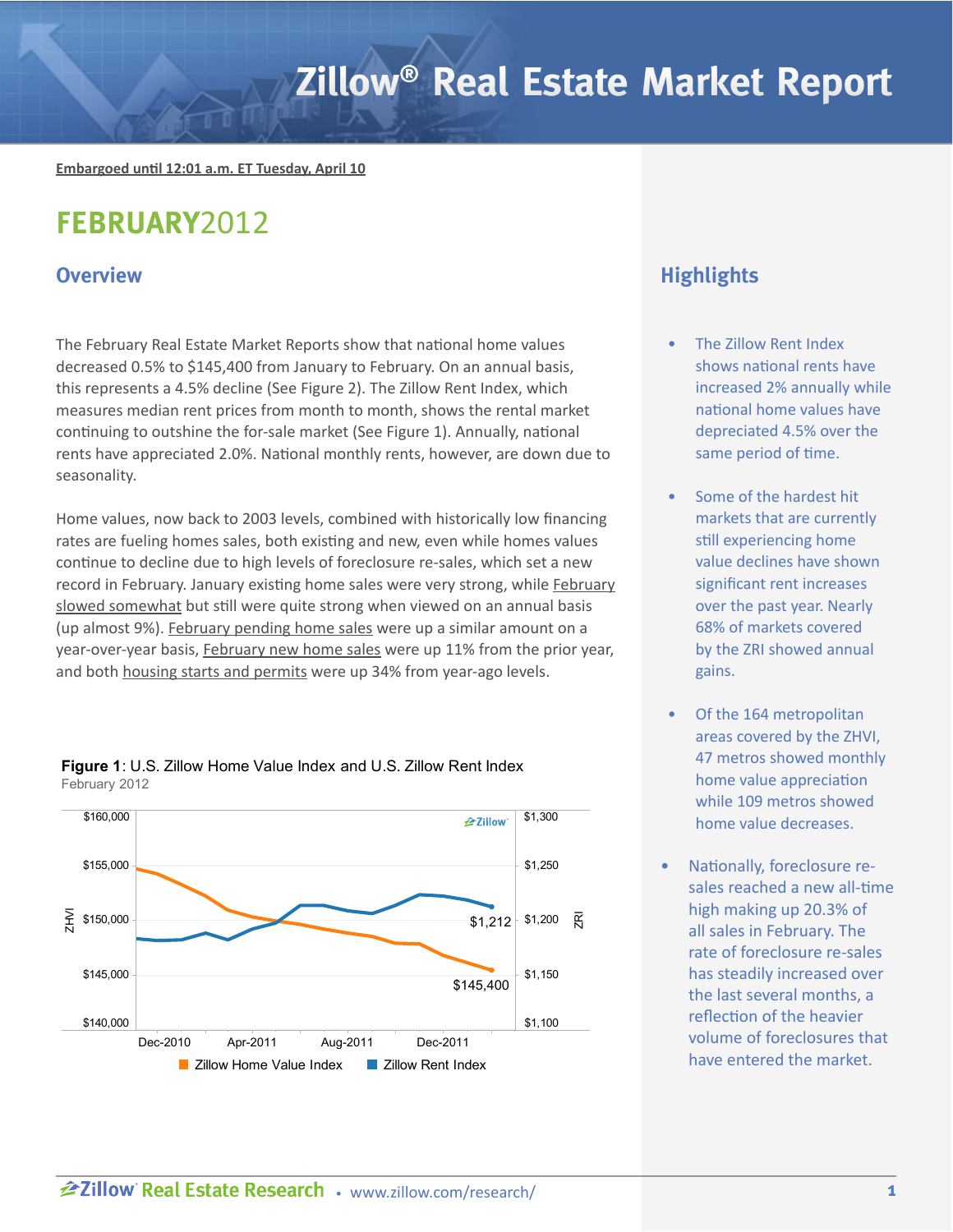## **FEBRUARY**2012

## **Home Values**

The ZHVI covers 164 metropolitan areas of which 109 showed monthly home value depreciation, while 47 metros showed home value appreciation. Of the 25 largest metros covered by the ZHVI, Phoenix was the only metro to show monthly and yearly home value appreciation. In an encouraging sign, hard-hit areas of Florida, including the Miami-Fort Lauderdale, Tampa, and Fort Myers metros did show monthly home value appreciation in February.

Figure 2: Change in U.S. Zillow Home Value Index February 2012



Major markets that continue to feel the downward pressure of the housing recession include the Chicago metro, falling 1.7% from January to February and 11% annually, the Atlanta metro, declining 1.1% monthover-month and 10.8% annually, and the Seattle metro, showing a monthly decline of 0.8 %, representing an annual decline of 7.4%.

Overall, national home values have fallen 25% from their peak in May 2007, and are now back to October 2003 levels. A table of the largest 25 metropolitan regions that Zillow covers and their month-over-month and year-over-year performance can be found on Page 3 of this report.

## **Rents**

The Zillow Rent Index shows year-over-year gains for nearly 68% of the metropolitan areas covered by the ZRI. By contrast, only 8% of the metros areas covered by the ZHVI experienced annual home value increases.

The rental market remains strong, especially in markets that continue to experience consistent home value declines. For example, Chicago metro rents increased 8.6% over the past year, in comparison to an 11% fall in home values over the same period. In the Philadelphia metro, rents are up 14.8% while home values have fallen 5.4% year-over-year.

## **Zillow Real Estate Market Report**

## **Foreclosures**

The rate of homes foreclosed remained unchanged in February with 8.4 out of every 10,000 homes in the country being liquidated. Nationally, foreclosure re-sales have reached a new all-time high making up 20.3% of all sales in February (Figure 3). The rate of foreclosure re-sales has steadily increased over the last several months, a reflection of the heavier volume of foreclosures that have entered the market. Despite the expectations for stronger home sales, this increased liquidation rate will continue to put downward pressure on prices throughout the rest of the year.

Figure 3: U.S. Foreclosure Re-Sales



## **Outlook**

Nationally, the Zillow Home Value Forecast calls for a 3.7% home value decline from December 2011 to December 2012. With that said, as we get closer to a bottom, sub-regions within larger metro regions will begin to see positive home value performance something that we are already beginning to see. For example, in the Phoenix metro in January 2011, only 18% of ZIP codes were seeing home value appreciation over the prior three months whereas 87% were seeing appreciation by the end of the year (December 2011). Miami showed a similar development, with 17% of the ZIP Codes seeing home value appreciation in January of 2011, while 60% showed home values rising in December 2011.

The rental market remains positive territory as the housing market proceeds down its path to recovery. Rents continue to experience strong annual appreciation. High foreclosure rates will continue to spawn demand in the rental market and, in turn, attract investors.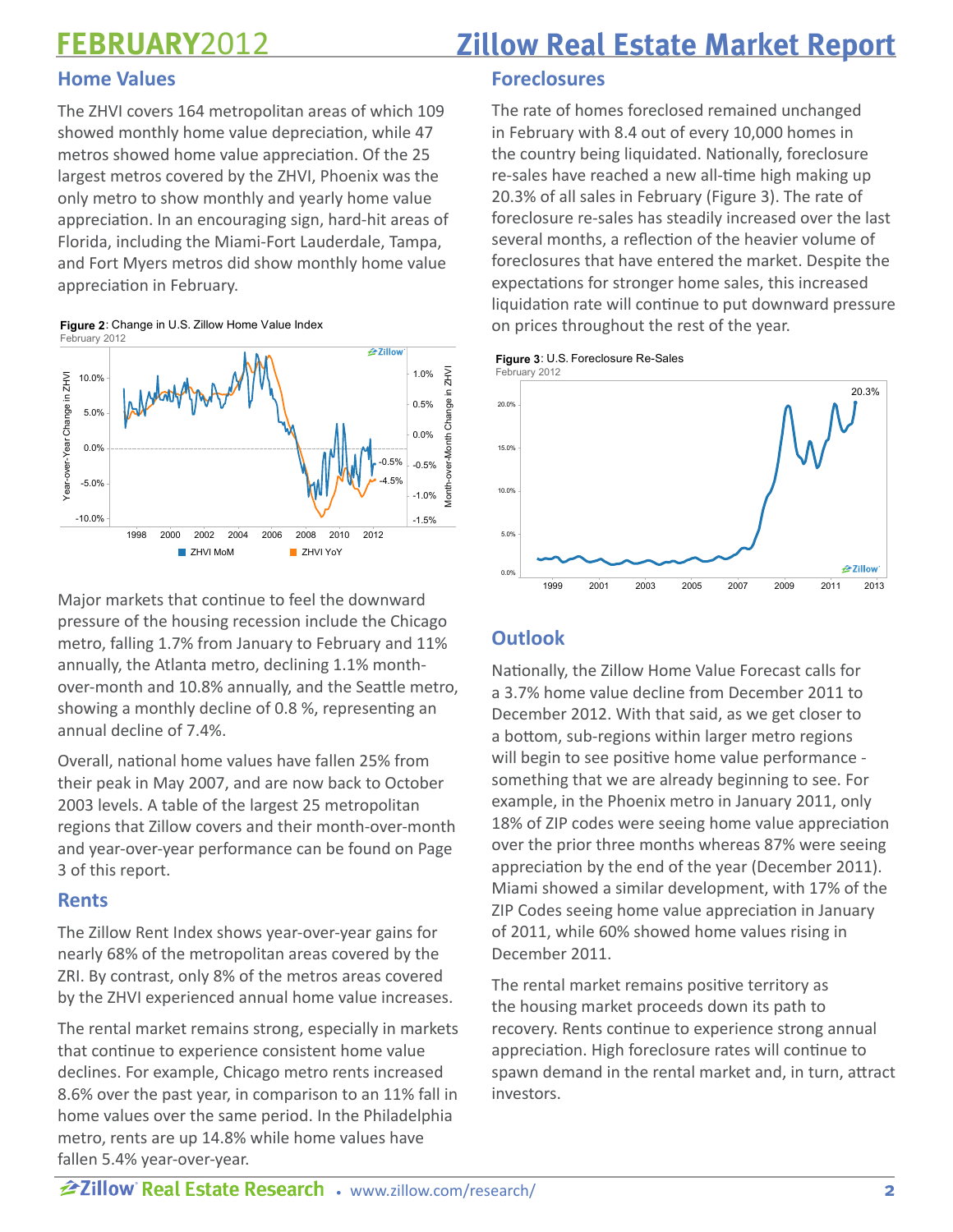## **Zillow Real Estate Market Report**

### National Summary

|                                  | Mar<br>2011 | Apr<br>2011 | May<br>2011 | Jun<br>2011 | Jul<br>2011 | Aug<br>2011 | Sep<br>2011 | Oct<br>2011 | Nov<br>2011 | Dec<br>2011 | Jan<br>2012 | Feb<br>2012 |
|----------------------------------|-------------|-------------|-------------|-------------|-------------|-------------|-------------|-------------|-------------|-------------|-------------|-------------|
| ZHVI(\$)                         | 150,900     | 150,300     | 149,900     | 149,600     | 149,200     | 148,800     | 148,500     | 147,900     | 147,800     | 146,800     | 146,100     | 145,400     |
| <b>MoM</b>                       | $-0.9%$     | $-0.4%$     | $-0.3%$     | $-0.2%$     | $-0.3%$     | $-0.3%$     | $-0.2%$     | $-0.4%$     | $-0.1%$     | $-0.7%$     | $-0.5%$     | $-0.5%$     |
| YoY                              | $-6.1%$     | $-6.6%$     | $-6.9%$     | $-6.7%$     | $-6.3%$     | $-5.8%$     | $-5.2%$     | $-5.1%$     | $-4.5%$     | $-4.8%$     | $-4.6%$     | $-4.5%$     |
| <b>Change from Peak</b>          | $-22.1%$    | $-22.4%$    | $-22.7%$    | $-22.8%$    | $-23.0%$    | $-23.2%$    | $-23.4%$    | $-23.7%$    | $-23.7%$    | $-24.3%$    | $-24.6%$    | $-25.0%$    |
| ZRI(5)                           | 1,182       | 1,192       | 1,197       | 1,213       | 1,213       | 1,208       | 1,206       | 1,213       | 1,223       | 1,222       | 1,218       | 1,212       |
| <b>MoM</b>                       | $-0.5%$     | 0.8%        | 0.4%        | 1.3%        | 0.0%        | $-0.4%$     | $-0.2%$     | 0.6%        | 0.8%        | $-0.1%$     | $-0.3%$     | $-0.5%$     |
| YoY                              |             |             |             |             |             |             |             |             | 3.4%        | 3.5%        | 3.0%        | 2.0%        |
| Homes Foreclosed (out of 10,000) | 9.7         | 9.6         | 9.3         | 9.3         | 8.8         | 8.8         | 8.5         | 8.1         | 7.8         | 8.0         | 8.4         | 8.4         |

## **Largest 25 Metropolitan Statistical Areas Covered by Zillow (Data for February 2012)**

|                           | ZHVI(\$) | ZHVI<br>MoM | ZHVI<br>YoY | Peak<br>Month | Change from<br><b>ZHVI Peak</b> | ZRI (\$) | ZRI<br>YoY               | Homes<br>Foreclosed<br>(out of 10,000) |
|---------------------------|----------|-------------|-------------|---------------|---------------------------------|----------|--------------------------|----------------------------------------|
| New York, NY              | 334,200  | $-0.1%$     | $-5.2%$     | 2006-06       | $-26.1%$                        |          | $\overline{\phantom{a}}$ | 0.5                                    |
| Los Angeles, CA           | 381,900  | $-0.4%$     | $-6.1%$     | 2006-05       | $-38.0%$                        | 2,224    | 4.3%                     | 9.6                                    |
| Chicago, IL               | 154,600  | $-1.7%$     | $-11.0%$    | 2006-06       | $-37.9%$                        | 1,455    | 8.6%                     |                                        |
| Dallas-Fort Worth, TX     | 121,500  | 0.4%        | $-2.2%$     | 2007-10       | $-15.4%$                        | 1,259    | 0.8%                     | 9.8                                    |
| Philadelphia, PA          | 184,500  | 0.1%        | $-5.4%$     | 2007-06       | $-19.7%$                        | 1,470    | 14.8%                    | 2.5                                    |
| <b>Washington, DC</b>     | 302,000  | $-0.1%$     | $-0.9%$     | 2006-04       | $-29.5%$                        | 1,989    | 6.6%                     | 4.3                                    |
| Miami-Fort Lauderdale, FL | 139,300  | 0.9%        | $-0.6%$     | 2006-05       | $-54.6%$                        | 1,578    | 5.6%                     |                                        |
| Atlanta, GA               | 107,800  | $-1.1%$     | $-10.8%$    | 2007-06       | $-38.6%$                        | 1,112    | 1.1%                     |                                        |
| Boston, MA                | 302,800  | 0.0%        | $-2.5%$     | 2005-09       | $-20.1%$                        | 1,835    | 1.9%                     |                                        |
| San Francisco, CA         | 458,500  | $-1.0%$     | $-5.2%$     | 2006-04       | $-34.6%$                        | 2,385    | 6.0%                     | 11.7                                   |
| Detroit, MI               | 72,500   | 0.1%        | $-3.7%$     | 2005-12       | $-53.2%$                        | 984      | 6.6%                     |                                        |
| Riverside, CA             | 177,700  | $-0.3%$     | $-4.5%$     | 2006-05       | $-55.8%$                        | 1,532    | 0.5%                     | 20.8                                   |
| Phoenix, AZ               | 126,000  | 1.2%        | 0.1%        | 2006-03       | $-54.9%$                        | 1,126    | 2.1%                     | 22.1                                   |
| Seattle, WA               | 247,900  | $-0.8%$     | $-7.4%$     | 2007-07       | $-34.3%$                        | 1,581    | 5.4%                     | 7.3                                    |
| Minneapolis-St Paul, MN   | 162,800  | $-0.1%$     | $-6.9%$     | 2006-04       | $-32.0%$                        | 1,371    | 9.8%                     | 10.6                                   |
| San Diego, CA             | 334,200  | $-0.4%$     | $-5.2%$     | 2005-10       | $-37.5%$                        | 2,091    | 4.6%                     | 10.3                                   |
| Tampa, FL                 | 104,200  | 0.6%        | $-6.0%$     | 2006-06       | $-52.4%$                        | 1,156    | 3.7%                     |                                        |
| St. Louis, MO             | 121,000  | 0.5%        | $-5.8%$     | 2007-03       | $-22.0%$                        | 1,086    | 6.9%                     |                                        |
| <b>Baltimore, MD</b>      | 212,000  | $-0.6%$     | $-4.0%$     | 2006-06       | $-25.1%$                        | 1,599    | 8.6%                     | 2.7                                    |
| Denver, CO                | 204,200  | 0.1%        | $-1.1%$     | 2006-05       | $-11.4%$                        | 1,417    | 3.8%                     | 10.2                                   |
| Pittsburgh, PA            | 106,700  | 0.8%        | $-0.3%$     | 2010-06       | $-0.7%$                         | 969      | 2.6%                     | 3.2                                    |
| Portland, OR              | 206,000  | $-0.1%$     | $-5.0%$     | 2007-06       | $-27.0%$                        | 1,325    | 5.7%                     | 7.6                                    |
| Sacramento, CA            | 200,600  | $-0.5%$     | $-7.9%$     | 2005-11       | $-52.4%$                        | 1,406    | 0.4%                     | 18.7                                   |
| Orlando, FL               | 113,200  | $-0.5%$     | $-4.9%$     | 2006-05       | $-56.1%$                        | 1,185    | 3.8%                     | $\sim$                                 |
| Cleveland, OH             | 106,800  | $-0.4%$     | $-4.5%$     | 2005-12       | $-24.7%$                        | 1,060    | 4.3%                     | 6.8                                    |